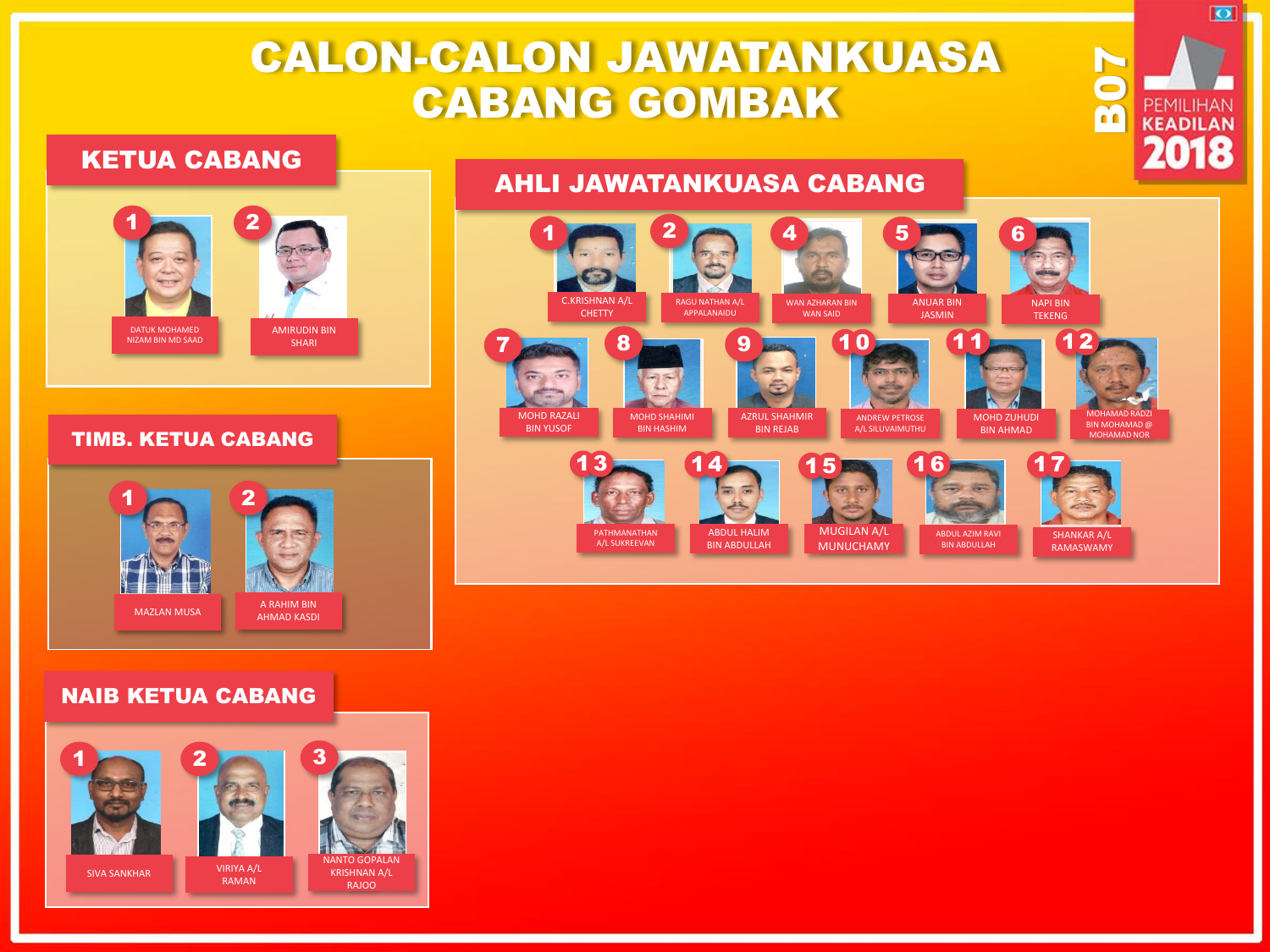# CALON-CALON JAWATANKUASA AMK CABANG GOMBAK

## KETUA AMK CABANG



TIMB. KETUA AMK CABANG



### NAIB KETUA AMK CABANG



AHLI JAWATANKUASA AMK CABANG





ADLAN FIRMAN

SHAH BIN ANDRY

MOHD HAFIZ BIN SANORDIN



MUHAMMAD HAFIZ BIN BIDIN



**703** 

 $\overline{\mathbf{Q}}$  .

**PEMILIHAN** 

2018



MOHAMMAD AMMIRUL B. AZAHAR



MUHD KHAIRUL AMIN BIN MOHAMED KAMIL

ANIS AMELIA BINTI ABDUL AZIM RAVI

NARENDRAN CHETTIAR A/L **MURUKAN** 

MOHD AZRIN BIN AHMAD MOHD ARIF BIN AHMAD